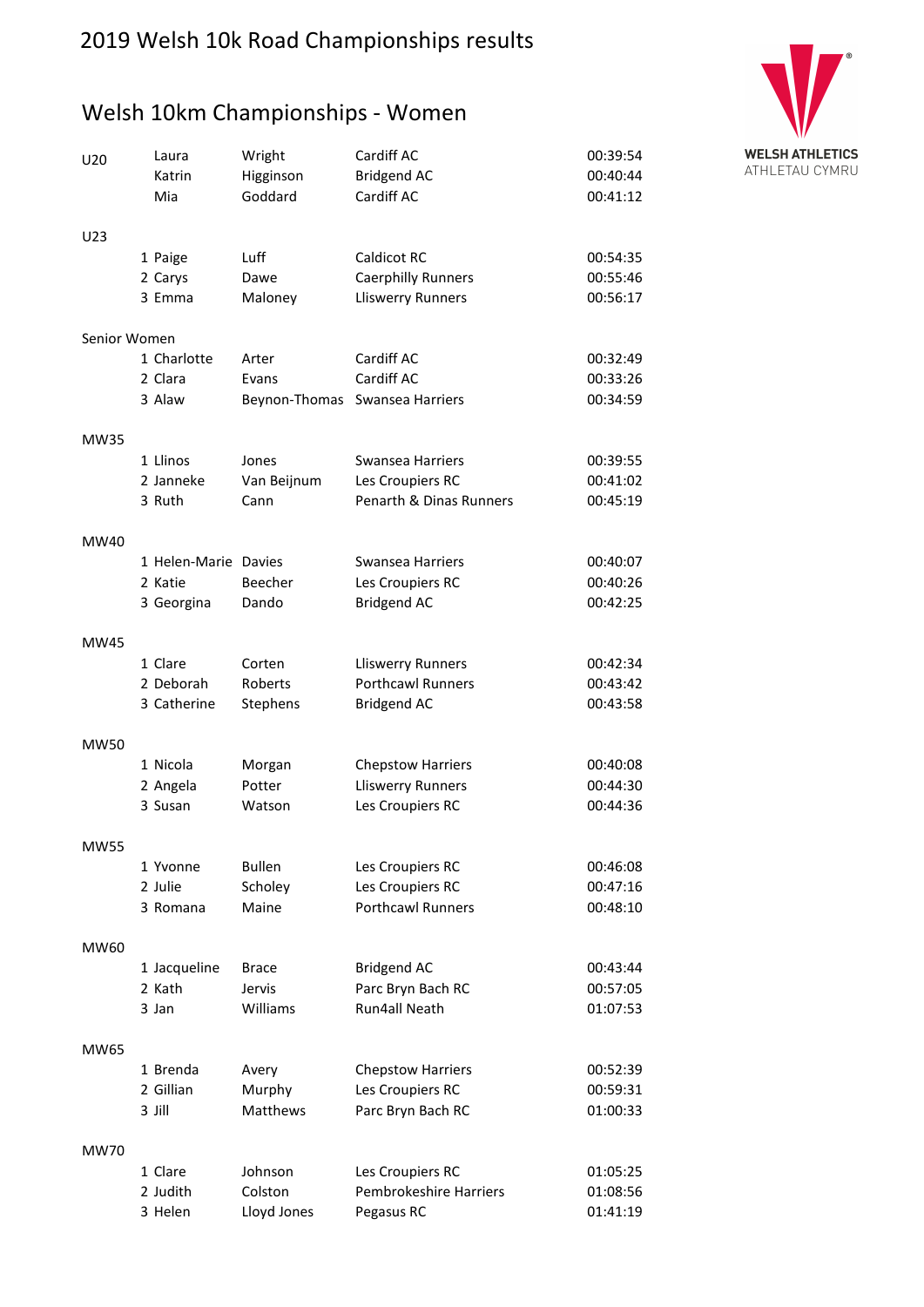

# Welsh 10km Championships - Men

| U20        | 1 Lloyd   | Sheppard        | Cardiff AC                          | 00:32:59 |
|------------|-----------|-----------------|-------------------------------------|----------|
|            | 2 Joseph  | Reardon         | Aberdare Valley                     | 00:34:27 |
|            | 3 James   | <b>Fishlock</b> | <b>Neath Harriers</b>               | 00:35:21 |
| U23        |           |                 |                                     |          |
|            | 1 Ciaran  | Lewis           | Cardiff AC                          | 00:29:48 |
|            | 2 James   | Hunt            | Cardiff AC                          | 00:30:18 |
|            | 3 Abed    | Teweldebrhan    | <b>Newport Harriers</b>             | 00:30:51 |
| Senior Men |           |                 |                                     |          |
|            | 1 Josh    | Griffiths       | <b>Swansea Harriers</b>             | 00:29:34 |
|            | 2 leuan   | <b>Thomas</b>   | Cardiff AC                          | 00:29:35 |
|            | 3 Ciaran  | Lewis           | Cardiff AC                          | 00:29:48 |
| M35        |           |                 |                                     |          |
|            | 1 Owain   | Jones           | <b>Bristol &amp; West AC</b>        | 00:31:50 |
|            | 2 Phil    | Matthews        | Swansea Harriers                    | 00:31:54 |
|            | 3 Tom     | Griffiths       | <b>Guildford &amp; Godalming AC</b> | 00:32:46 |
| M40        |           |                 |                                     |          |
|            | 1 Aled    | Hughes          | Les Croupiers RC                    | 00:33:44 |
|            | 2 Doug    | <b>Nicholls</b> | Les Croupiers RC                    | 00:33:53 |
|            | 3 Edward  | Land            | Aberystwyth AC                      | 00:34:37 |
| M45        |           |                 |                                     |          |
|            | 1 Matthew | Hurford         | Les Croupiers RC                    | 00:35:27 |
|            | 2 Robert  | Davies          | Pontypridd Roadents                 | 00:36:53 |
|            | 3 Nigel   | Davies          | Sarn Helen                          | 00:40:12 |
| M50        |           |                 |                                     |          |
|            | 1 Lee     | Aherne          | Parc Bryn Bach RC                   | 00:34:56 |
|            | 2 Andrew  | Pearce          | Penarth & Dinas RC                  | 00:38:44 |
|            | 3 Mike    | <b>Evans</b>    | <b>Les Croupiers</b>                | 00:41:03 |
| M55        |           |                 |                                     |          |
|            | 1 Ifan    | Lloyd           | Swansea Harriers                    | 00:36:03 |
|            | 2 Robert  | Hunt            | <b>Bridgend AC</b>                  | 00:37:49 |
|            | 3 Richard | <b>Bullen</b>   | Les Croupiers RC                    | 00:39:06 |
| M60        |           |                 |                                     |          |
|            | 1 Kneath  | Philippart      | <b>Swansea Harriers</b>             | 00:41:13 |
|            | 2 David   | Walker          | Les Croupiers RC                    | 00:41:14 |
|            | 3 Colin   | Wilmott         | <b>Grisffithstown Harriers</b>      | 00:43:40 |
| M65        |           |                 |                                     |          |
|            | 1 Stephen | Owen            | <b>Chepstow Harriers</b>            | 00:40:51 |
|            | 2 Mike    | Murphy          | Les Croupiers RC                    | 00:42:57 |
|            | 3 David   | Goodall         | <b>White Rock Runners</b>           | 00:45:25 |
| M70        |           |                 |                                     |          |
|            | 1 David   | Waters          | <b>Port Talbot Harriers</b>         | 00:57:47 |
| M75        |           |                 |                                     |          |
|            | 1 Keith   | Paterson        | San Domenico RC                     | 00:50:21 |
|            | 2 Michael | Lewis           | Parc Bryn Bach RC                   | 01:02:43 |